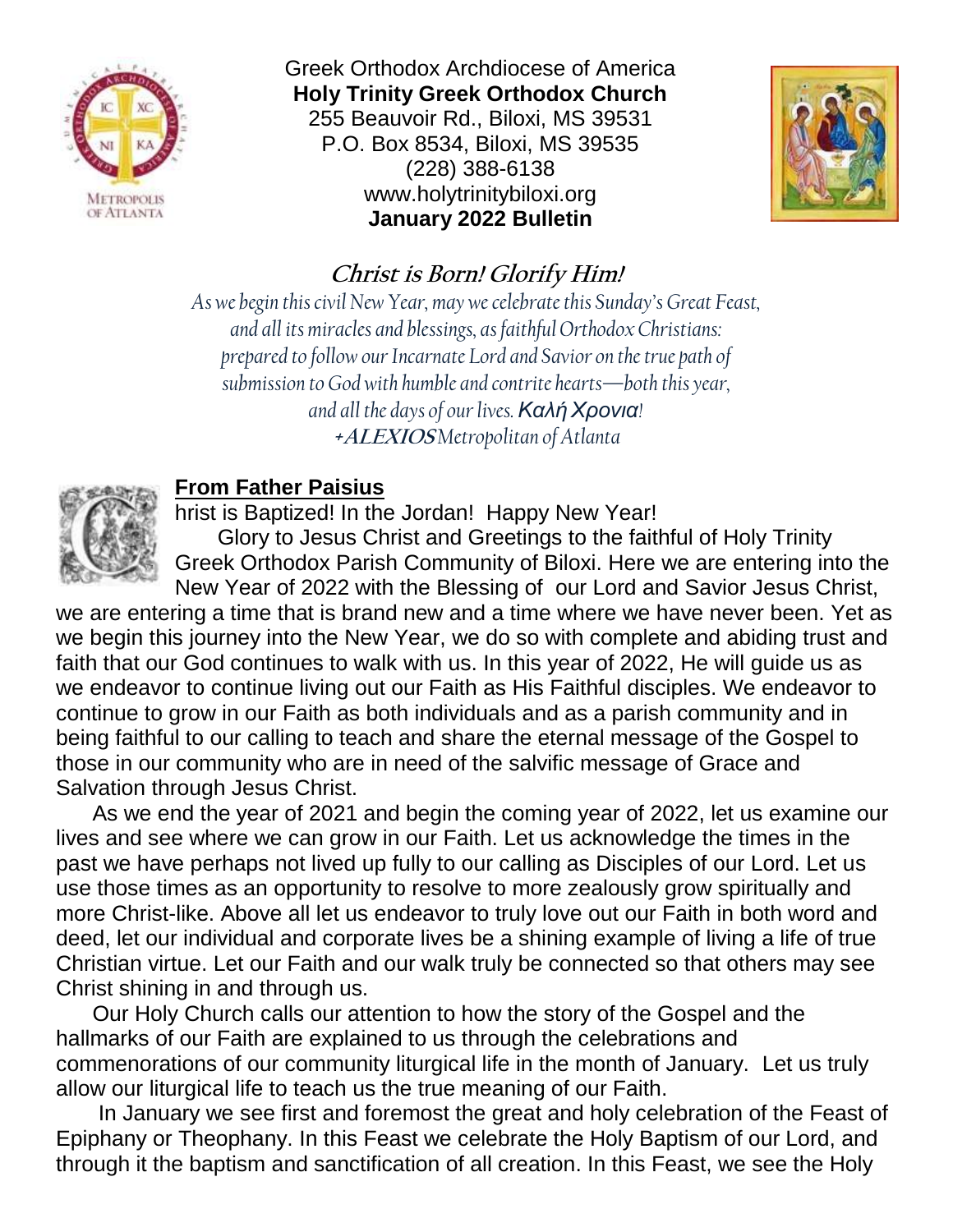Trinity revealed: the Father, the Son, and the Holy Spirit present and revealed as our Lord accepts baptism for our Salvation. This is a time of renewal and sanctification for us all.

As we celebrate this Great Feast, we are confronted with the Sanctification of God in every aspect of our lives. We see this through the Great Sanctification of Water in Church on Epiphany Eve, the 2nd Great Sanctification of Water at an outdoor body of water, and also in the Sanctification of our Homes in the weeks following Epiphany. Let us enter fully into the sanctifying actions of this Feast, let us come to Church for the Blessing of Water and let us experience the Sanctification of our Homes in the Blessing of our Homes. Let each of us make every effort to not only receive the blessing of the new blessed water in Church but also to invite our priest to come and sanctify our homes as well.

As we begin this New Year and as we celebrate Holy Epiphany/ Theophany and the other liturgical celebrations of January, may God truly shower His blessings upon us. Let us grow together through His blessing and allow Him to truly be present in our lives every day. May God bless us all!

Our Holy Orthodox Christian Church has a beautiful tradition of having the priest come to bless our home with the Holy Water of Epiphany thereby bringing Christ and His blessings into our home for the New Year. Homes East of the church will be blessed on January 23rd. Homes West of the church will be blessed on January  $30<sup>th</sup>$ . To have your home blessed, give your name, address and phone number to one of the Parish Council members. Prepare your home to be blessed by placing a bowl of water, an icon and a candle on a table. Fr. Paisius will offer special prayers for your family and bless all the rooms of your home with the Holy Water of Epiphany.

#### **Schedule of Services**

Saturday, January 1, Circumcision of Christ/ Feast of Saint Basil the Great, Orthros 9:30 am Divine Liturgy of Saint Basil 10 am Great Vespers 5 pm

Sunday, January 2, Sunday before Epiphany/ Saint Seraphim of Sarov, Orthros 9:30 am Divine Liturgy 10 am

Wednesday, January 5, Epiphany Eve Royal Hours 9:30 am Vesperal Liturgy of Saint Basil and Great Sanctification of Water 11 am Great Compline with Artoklasia 6 pm

Thursday, January 6, Feast of Epiphany/Theophany, Orthros 9:30 am Divine Liturgy 10 am Great Compline with Artoklasia for Julian Calendar Nativity 6 pm

Friday, January 7, Julian Calendar Nativity of Christ, Orthros 9:30 am Divine Liturgy 10 am

Saturday, January 8, Outdoor Blessing of Water 10 am at Ocean Springs Harbor Great Vespers 5 pm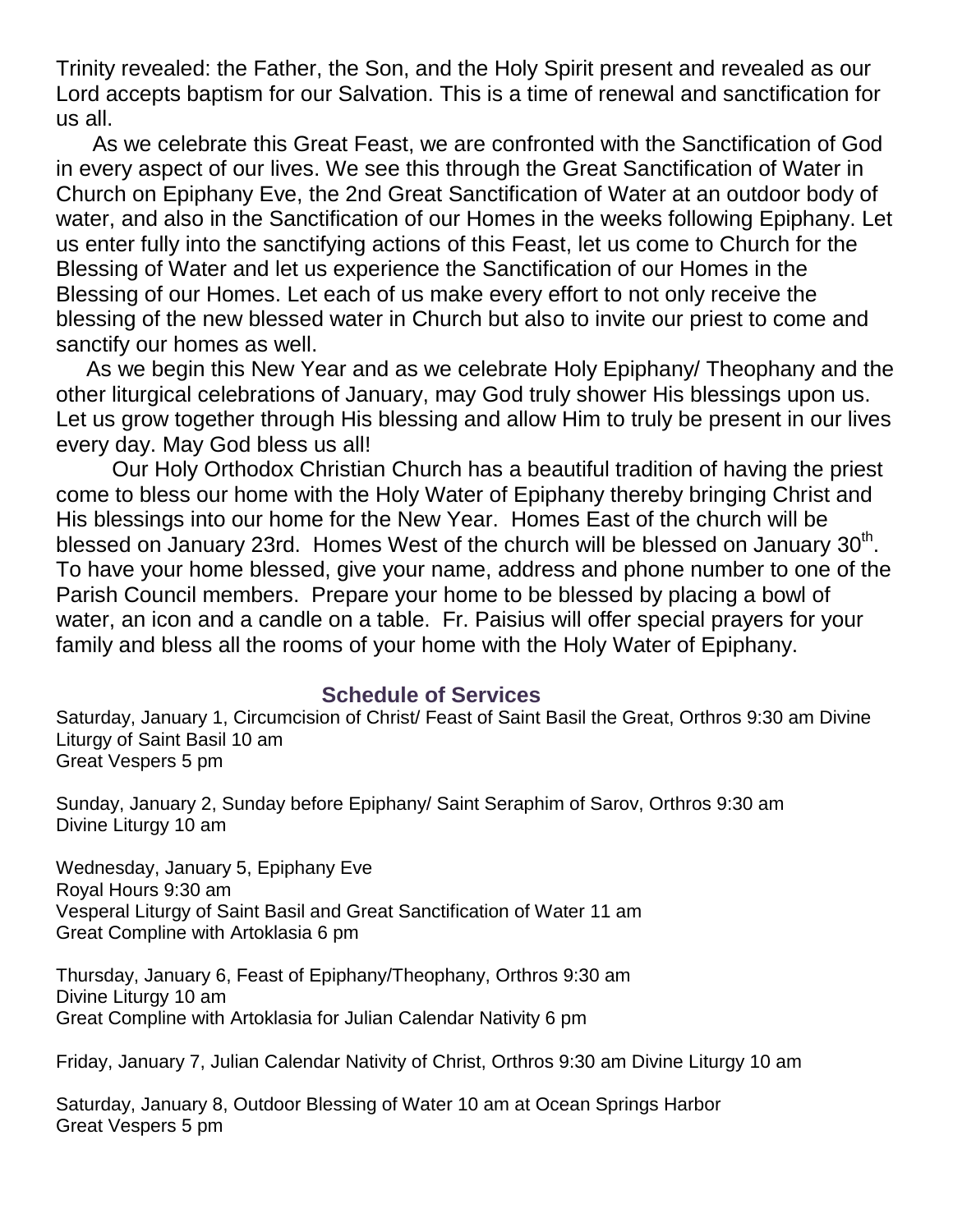Sunday, January 9, Sunday after Epiphany, Orthros 9:30 am Divine Liturgy 10 am Baby Shower for Bassem and Maria Vamvakas

Monday, January 10, Saint Gregory of Nyssa, Orthros 9:30 am Divine Liturgy 10 am

Wednesday, January 13, Daily Vespers and Talk 6 pm

Thursday, January 14, Apodosis/Leavetaking of Epiphany, Orthros 9:30 am Divine Liturgy 10 am

Saturday, January 15, Great Vespers 5 pm

Sunday, January 16, 12th Sunday of Saint Luke/ The Chains of Saint Peter, Orthros 9:30 am Divine Liturgy 10 am

Monday, January 17, Saint Anthony the Great of Egypt, Orthros 9:30 am Divine Liturgy 10 am

Wednesday, January 19, Saint Macarios the Great/ Saint Mark of Ephesus, Orthros 9:30 am Divine Liturgy 10 am Great Compline with Artoklasia for Julian Calendar Epiphany 6 pm

Thursday, January 20, Julian Calendar Epiphany Orthros 9: 30 am Divine Liturgy with Great Blessing of Water 10 am

Friday, January 21, Saint Maximus the Confessor, Orthros 9:30 am Divine Liturgy 10am

Saturday, January 22, Great Vespers 5 pm

Sunday, January 23, 14th Sunday of Saint Luke, Orthros 9:30 am Divine Liturgy 10 am.

Friday, January 28, Saint Ephraim the Syrian and Saint Isaac the Syrian, Orthros 9:30 am Divine Liturgy 10 am

Saturday, January 29, Great Vespers with Artoklasia 5 pm

Sunday, January 30, Feast of The Three Holy Hierarchs, Orthros 9:30 am Divine Liturgy 10 am

#### **Visitors**

A warm welcome to Holy Trinity Greek Orthodox Church. We are glad to have you worship with us today. Please join us for Fellowship Hour in our Social Hall after Liturgy

**2021 – A Year of Faith by George Yurchak . . .** Holy Trinity still stands in faith as a "Beacon of Orthodoxy" for the Mississippi Gulf Coast. As we look back over the past year, we have much to be thankful for. It was a year of challenge, especially with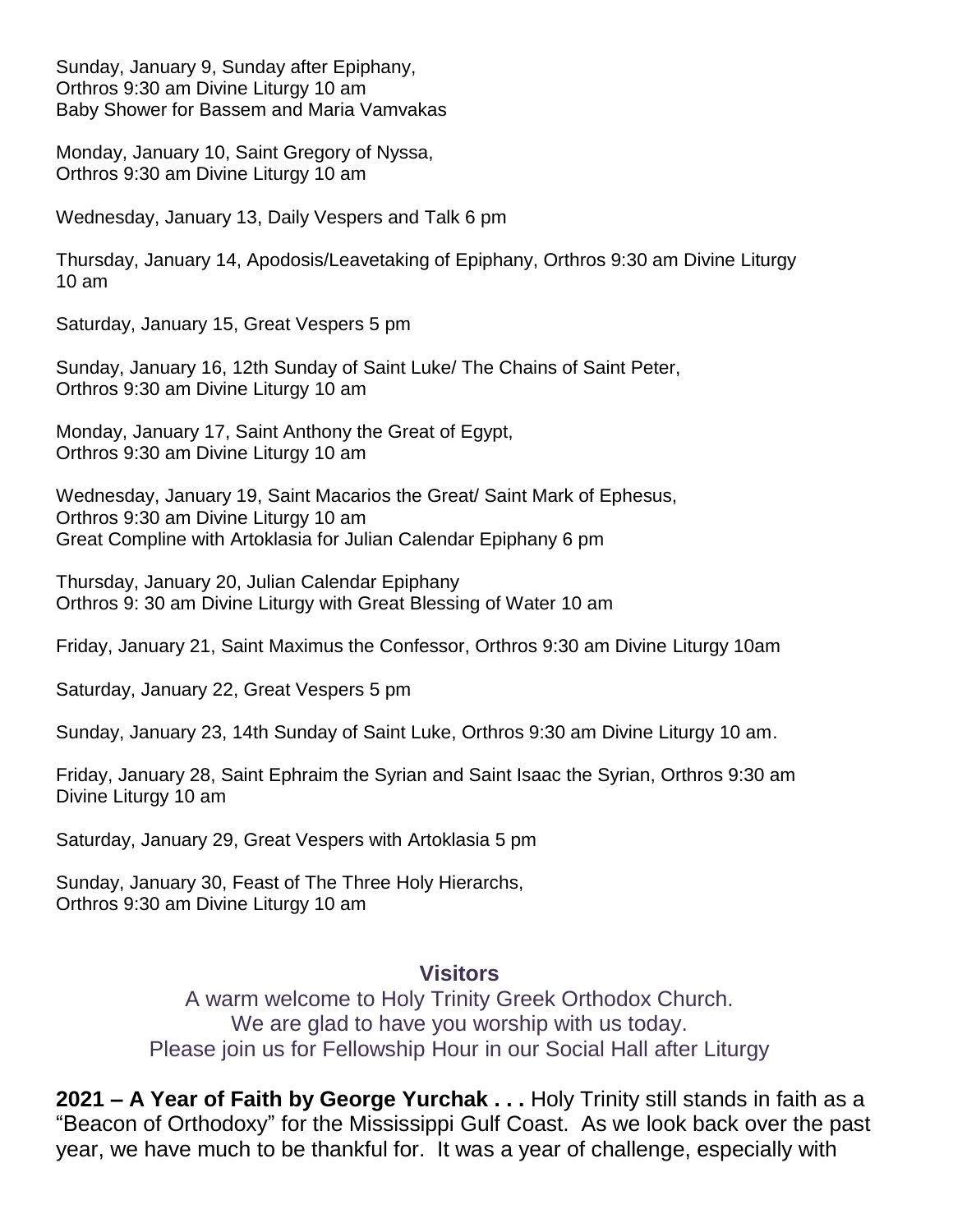COVID, and joy. God worked in mysterious ways when he brought Fr Paisius McGrath to the Mississippi Gulf Coast and he became Holy Trinity's full time priest.

As our parish moves forward we are no longer strictly Greek. We continue to welcome new members from a wide range of geographic and ethnic backgrounds, including a growing number of new converts to Orthodoxy. Today is God's time for us . . . and this is God's place for us. Holy Trinity will live on!

Your Parish Council and Ladies of the Agape worked hard, but you worked harder to make it happen.

Donna Collins and Caleb Bridges in 2019, and Akaterina Vamvakes and Cristian Ionescu in 2020, were honored with the Archangel Michael Award from His Eminence Metropolitan Alexios. The medals were sent to Holy Trinity where they were presented to the honorees, followed by a Luncheon in their honor.

We had the most successful International Christmas Pastry Sale with pastries from Greece, Russia, Ukraine and Hungary. Our pastries have become well known up and down the Mississippi Gulf Coast these past 50 years and the people look forward to getting them for Christmas. Many were disappointed that we were unable to have our International Christmas Festival which they always look forward too.

 We continued with the Slavic tradition of Blessing Easter Baskets and had a wonderful Holy Week with the Resurrection of our Lord Jesus Christ and a very well attended Agape Feast. We honored Holy Trinity's veterans who give and gave so much through service to our country.

We celebrated International Women's Day and International Men's Day at Holy Trinity with a special luncheon and gifts

Holy Trinity again participated in the Gulf Coast Historical Society's Cultural Exposition with Greek and Ukrainian dancing, as well as playing the Scottish bagpipes and drum. Also, Holy Trinity helped with the Christmas and Mother's Day Concerts at Mary O'Keefe Cultural Center put on by Nataliya Molsbee, which also featured some of our parishioners.

Holy Trinity continued to support the International Seamen Center for the Russian/Ukrainian seamen when their ship came into Gulfport Harbor. Holy Trinity put in an Orthodox prayer section in the Chapel in the Seaman Center with a stained glass window of St Nicholas, as well as Russian, Ukrainian, Greek and English Liturgy books, Holy Water, and icons.

 We installed a bell tower, built by Seth Willison, on the church grounds in time for our Holy Week Services. The new bell replaced the bell tower in the dome that had to be removed. The new bell rings throughout the year.

 We continued to be involved in a number of charities. We were involved with Focus North America in the school backpack program where we provided 24 backpacks filled with school supplies, to the Biloxi School System for disadvantaged school children. We continued with Feeding the Hungary by giving monetary, food donations and "Bags of Love" to those in need.

We stay involved with the Mississippi Kids-Make-A-Wish Program, whose kids have terminal illnesses and want a special wish fulfilled. We took collections for Souper Bowl Sunday and all during the month of July which is Ice Cream Month (ice cream was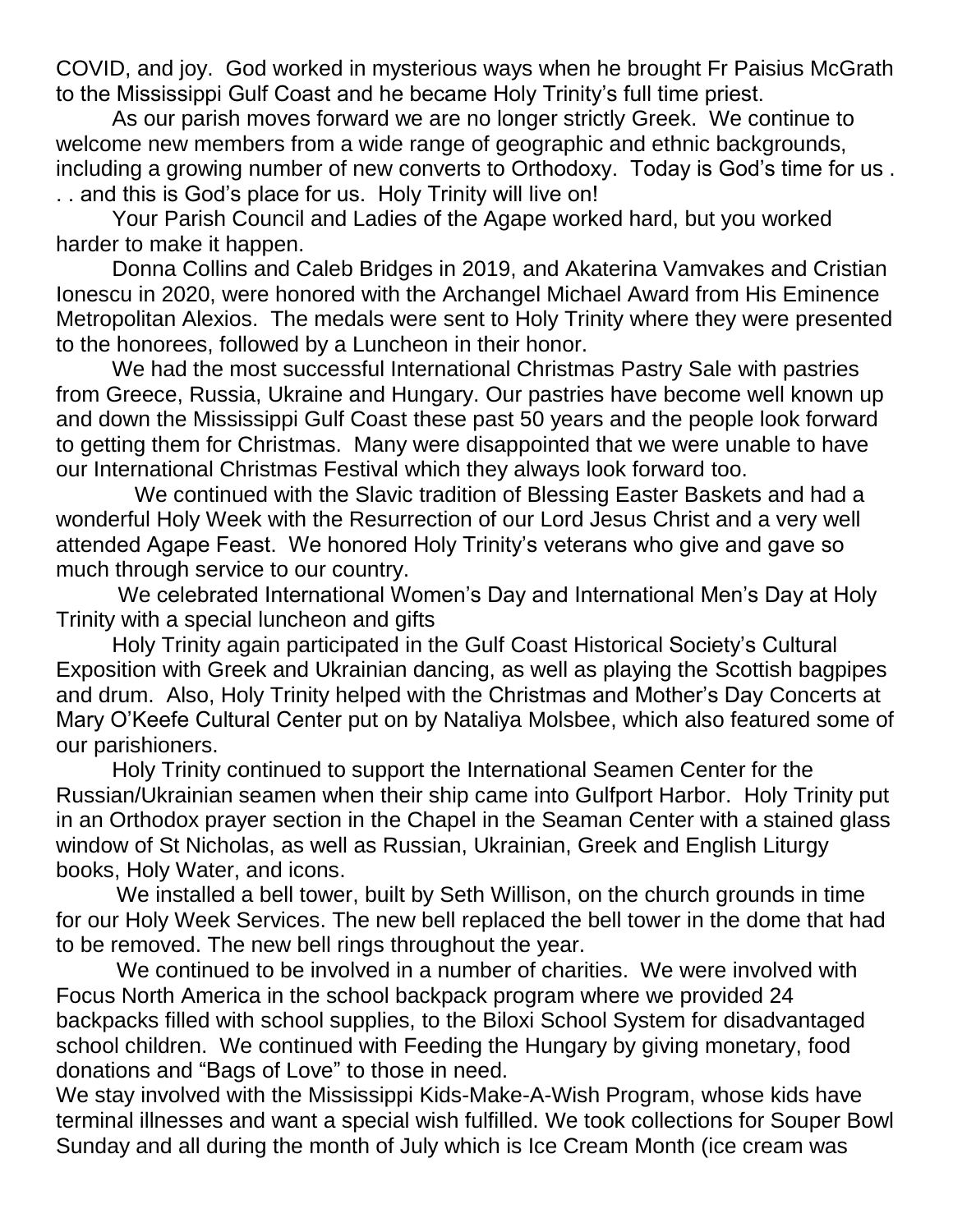provided every Sunday during Fellowship and donations were collected if you ate ice cream). All donations were provided to Kids-Make-A-Wish. We also donated four Christmas Trees to four families with kids making their wish come true. We contributed to "Give Kids The World" charity which provides vacations to Disney World to terminally ill children and their families. We contributed to the Diakonia Retreat Center as part of the Guardian Angel Program.

 When Hurricane Ida devastated the east coast we answered the call for Hurricane Relief and took collections to support our sister churches and families in need. We also helped when Greece was devastated by fires.

ChoRuss Vocal Ensemble from St Petersburg Russia was hosted and performed at Holy Trinity with songs sung at Orthodox Church services and Russian folk songs. This was their second appearance in Mississippi and on the Mississippi Gulf Coast.

Holy Trinity is dedicated to the spirituality, culture, art, music and food of the different ethnic cultures that make up the "Orthodox" faith at Holy Trinity: Greek, Russian, Ukrainian, Romanian, Belarusian, Kazakhstanian, Georgian, Moldovan, Uzbekistanian, Czech Republic, those with Hungarian and German backgrounds, as well as the many converts to Orthodoxy.

Now we look forward to 2022 and building upon our accomplishments with a sense of anticipation, contemplation of what may come, setting of goals, and prayer for health and happiness in the community. May we share in the joy of this season of light and life, expecting the great and abundant blessings of God in the coming year. Let us offer our worship and prayers, as we serve one another and all of the people, in the grace and power of Jesus Christ Our Lord. To start the year we are blessed to celebrate two beautiful and holy feasts of the Church – the Feasts of St Basil and Theophany.

**Feast of St Basil - January 1st . .** . Saint Basil was born into a wealthy Christian family in Caesarea Cappadocia, Asia Minor, in 330 AD. He was one of six children, all of whom became saints. He visited monastic centers and he himself founded a monastic community where he lived with other monks for about five years. He wrote many rules and guidelines for monastics so that all Eastern monasticism owes something to his spirit. He greatly cared for the poor and suffering and built an estate which included houses for travelers, a church, a hospital and a hospice all with a complete staff. A famine struck the area and sent many poor and starving into his care; their pain grieved him and he labored to feed them with his own hands. He wrote, "If you are reduced to your last loaf of bread and a beggar appears at your door then take the loaf and lift your hands to heaven and say, O Lord, I have but this one loaf. Hunger lies in wait for me but I revere Your commandments more than all other things". If you should say this, then the bread you gave in your poverty will be changed for an abundant harvest. Basil was aware of his own shortcomings and dispirited by disappointments in his life of struggles, wrote: "For my sins, I seem to fall in everything". Nevertheless, he was far from a failure. His labors, including his writings On the Holy Spirit greatly contributed to the final triumph of Nicene orthodoxy at the second Ecumenical Council of Constantinople in 381. He had a great effect on the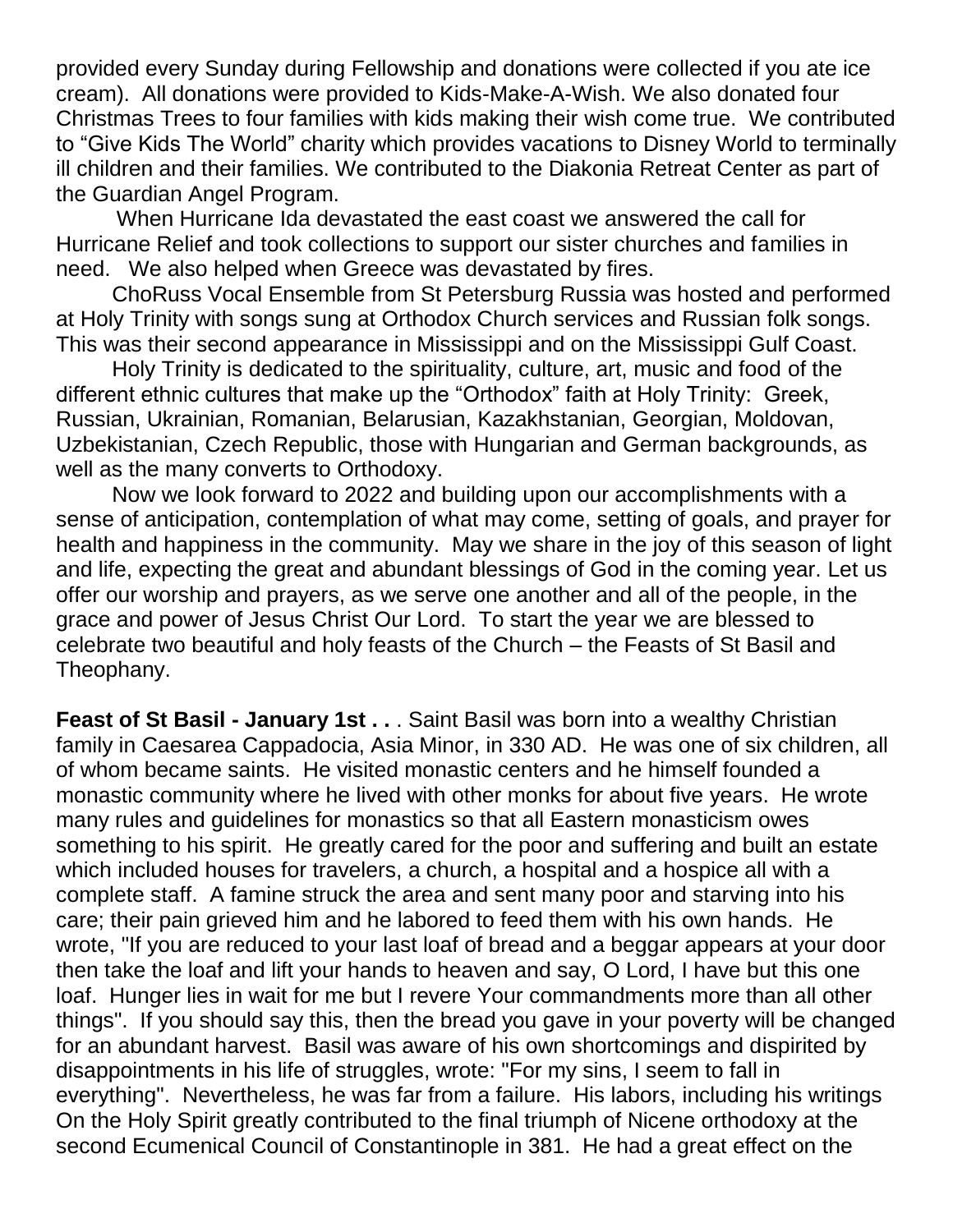formulation of monasticism, the Liturgy of Saint Basil is largely his own work, celebrated ten times during the liturgical year and author of the Anaphora (the central portion of the Divine Liturgy). We also celebrate St Basil with St Gregory the Great and St John Chrysostom on the Feast of the Three Great Hierarchs on January 30th.

**Feast of Theophany - January 6th . . .** Make ready, O Zebulon and prepare thyself, Nephthali. River Jordan, stop flowing and leap for joy at the Lord's coming for Baptism. Rejoice, O Adam, with our first mother; hide not yourself as in Paradise of old. For seeing us naked He has appeared, to clothe us with our first garment. Christ has appeared, to renew the whole of creation. Theophany means the "Manifestation of God." Jesus' Baptism by St. John the Forerunner in the Jordan was the beginning of His public ministry. All three Persons of the Trinity were shown forth at one time and place: the Father testified from on high to the divine Sonship of Jesus; the Son received His Father's testimony; the Holy Spirit was seen in the form of a dove descending from the Father and resting upon the Son. Personification of the Sea and the Jordan are seen in the water, recalling the words of Psalm 113: "The sea saw it and fled; Jordan was driven back." On the left, we see the olive tree with the branch cut off and the ax laying across it. This signifies that this is the divide between the Old Covenant and the New Covenant and we are grafted into spiritual Israel, the Church, by Baptism. See the poster at the end of this bulletin for more on the Feast of Theophany. Other January Feasts . . . Other major feasts during January include: Synaxis of St John the Forerunner, January 7th; St Anthony the Great, January 17th; Euthymios the Great, January 20th, St Gregory the Theologian, January 25th and the Three Hierarchs, January 30th.

**Blessing of Water and Homes . . .**January 6 is Holy Theophany where we celebrate the Baptism of our Lord. The difference between His Baptism and our baptism is that when we are baptized, we are changed. When Jesus was baptized, He changed the water. See Schedule of Services for Blessing of the Water. Please bring a small container. If you don't have one, we will make them available in the church. With the Feast of Theophany begins a season for the Blessing of Homes. There are two goals in this: 1) To recognize the Baptism of our Lord and our own as well and 2) To pray for God's blessing on our homes and our families. God made our bodies as well as our souls and is concerned with the whole; where we eat, where we sleep, what we drive, our pets – May God bring his blessing to it all. Blessings will take place on:

- Sunday, January 23, homes East of Gulfport by Fr Paisius.
- Sunday, January 30, homes West of our church by Fr Paisius.

If you would like your home blessed, contact Fr Paisius at 724-841-9016 or [frpaisius@zoominternet.net](mailto:frpaisius@zoominternet.net) or Council President George Yurchak at 228-860-3376 or [georgeyurchak@yahoo.com](mailto:georgeyurchak@yahoo.com)

**January 9, Baby Shower for Bassem and Maria Vamvakas** . . .There will be a baby shower for Bassem and Maria Vamvakas on January 9 after Fellowship and cutting of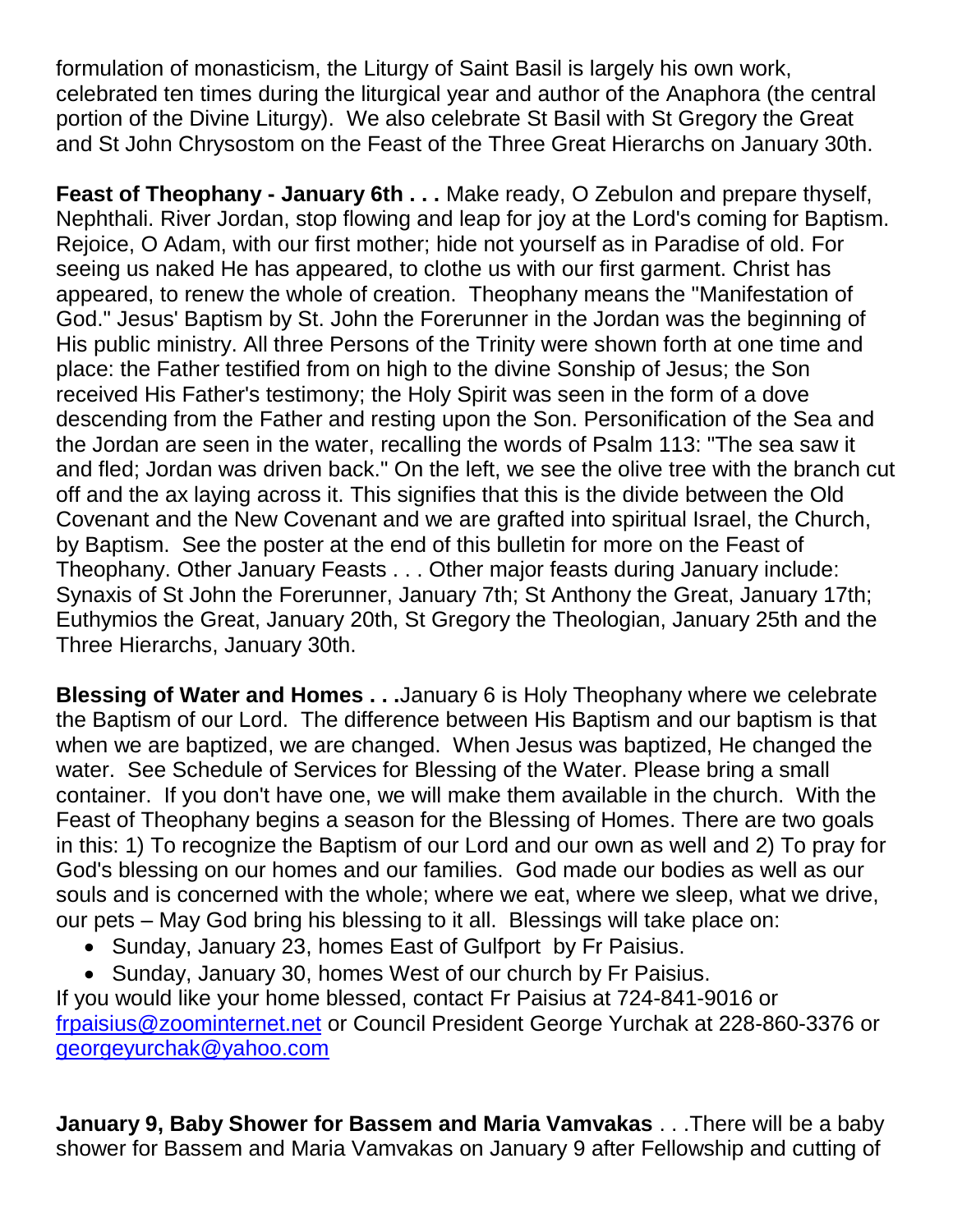the Vasilopita. They are registered at Walmart if you want to get a gift. Click on Registration under name Maria Zeidan, state MS and you will see her page; or you can just get a gift of your choice.

**Redo of Parish Council Election January 16** . . . Do to several problems with the December 19 election, it has been rescheduled for January 16. Please make sure your Stewardship Pledge is up to date as of December 31 in order to vote. A list of all those authorized to vote will be provided to Fr Paisius and the Election Committee. Fr Paisius will start the election process on that day. George Yurchak, Dr Eva Magiros, Maria Loukatos and George Vaporis are running for election to replace Parish Council members whose terms ended December 31, 2021. You will need to vote for three people.

**January 16, Vasilopita ...** We will have the Greek tradition of cutting the Vasilopita Bread on January 16 after Liturgy. On this day we will also continue the tradition of taking a collection for St Basil's Academy, the orphanage maintained by the Archdiocese in upstate New York.

**General Assembly Meeting, Sunday February 2. . .** At the General Assembly we will bring everyone up to date on business from 2021 and a look ahead into activities in 2022. Treasurer's report will also be provided along with a Stewardship update.

**2022 Church Calendars . . .** The 2022 Church Calendars are available in the Church Narthex. They were donated by Donna Collins, Maria Loukatos and George Contas.

J**anuary Birthdays . . .** Happy Birthday to Leonardo Aron-3, Demetri Vlahos-10, Vona Wawryszcuk-12, Tatianna LaSalle-18, Hayley Spoon-19, Linda Peters-22, Natalie Kirkby-24, Niki Arnold-25, Elaine Stevens-26, Sheila Yurchak-30, Cyril Hugh Donohue-31. If we don't have your birthday please contact Sheila Yurchak at 228-297-0526.

Anniversaries for January. . . Brandi and Hugh Donohue will celebrate their 8<sup>th</sup> on January 10.

**Church Thanks . . .**Thanks to all those who have given their time and talents in helping out at Holy Trinity throughout the year. Your time and help contributes significantly in welcoming new parishioners, keeping up the church/grounds and keeping the church available for all Orthodox to attend. Thanks again to those generous parishioners who have brought their special food items for our after Liturgy social hour. Many thanks to Eleni Vganges,

for making the Prosforo throughout the year. HUUUGE thanks to all those who gave their time and talent to the 2021 International Christmas Pastry Sale in helping make this event a very successful fund raiser. Thanks to George & Sheila Yurchak for putting together our Bulletin each month.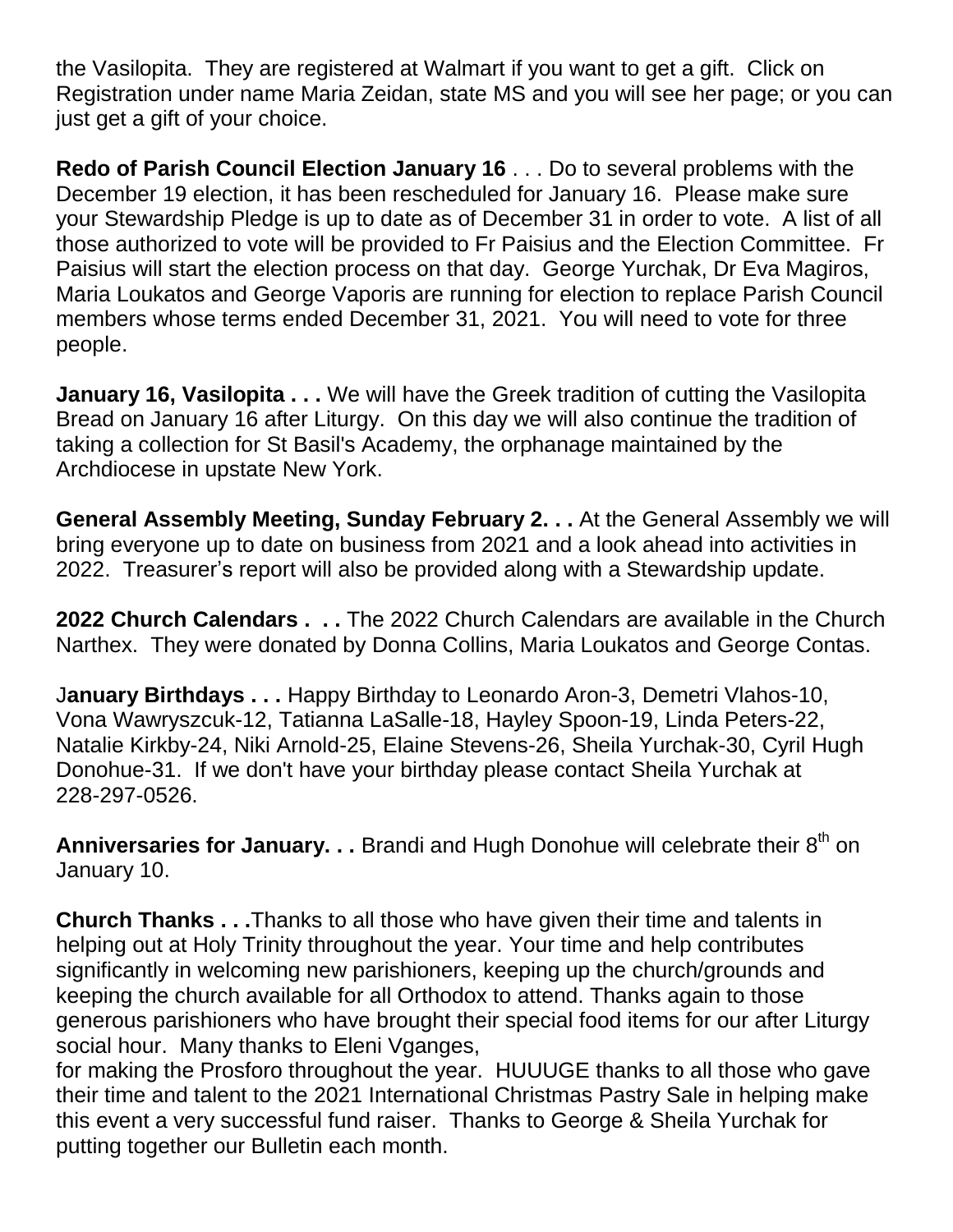**Religious Needs . . .**Clergy are available for talk, confession, pastoral counseling, spiritual care, individual prayer. Please contact Fr Paisius at

[frpaisius@zoominternet.net](mailto:frpaisius@zoominternet.net) or 724-841-9016. Tours of our church can be arranged. If you want to set up an appointment, please contact George Yurchak – 228-860-3376 or georgeyurchak@yahoo.com.

**Get Well . . .**Prayers and blessings to Fr Jim Karagas, Karen Bridges, Elizabeth and Akaterina Vamvakas, Photine and Angelo Hagicostas, George Vaporis, Mitch & Lela Roberts and Nikki Arnold. Fr Paisius will conduct home visitations and give communion to those parishioners who are ill and can't be with us for Liturgy. Please contact a parish council member or the priest to make arrangements.

**Prayer Box...** We have a prayer box in the Narthex. If there is anyone you wish a prayer said, place their name in the box, or contact Nancy Malek at 228-265-1411.

# **Ethnic Marketplace & Gift Corner**

Please remember the Ethnic Marketplace and Gift Corner for your shopping needs. We have many ethnic items for sale. Included in the Marketplace are olive oil, halva, olives, jellies, pickled tomatoes, candies, Greek cheeses and coffee, etc. In the Gift Corner we have Greek tablecloths and aprons, icons, bracelets, Greek coffeepot & coffee, jewelry, Greek CDs, incense and charcoal, Russian dolls, nesting dolls, lacquered Russian products, Russian kitchen supplies, Greek T-shirts, etc.

### **Prioritize Sunday as the Anchor of Your Family's Week**

The Divine Liturgy is the primary worship service in the life of the Orthodox Church. It is where the Body and Blood of Our Lord and Savior is offered for the forgiveness of sins and eternal life. Simply put, attending the Divine Liturgy as a family should be a priority. The Lord's Day isn't merely the day we go to church – it is the primary day we become the Church – the people of God. (By George Tsongranis)

#### *Prayer for the Military*

*We thank Thee, O Lord our God for all the blessings which Thou givest us. Thou has kept us by Thy power in good health during the night and Thou has called us up from sleep, that we may enjoy the light of day and to marvel at Thy Majesty. We entreat Thee, O Lord, grant that we may live this day without danger or sin, but full of Thy mercies and Thy divine care. Protect my family and the families of my fellowservicemen from all evil. Enlighten the peoples who conquer and torture other nations; make them repent and seek peace, leaving other lands and their dwellers free. Open Thou the eyes of our mind to see Thy divine law and incline our hearts ever to do Thy commandments, to the glory of Thine all-holy Name of the Father and of the Son and of the Holy Spirit, Amen. O Thou Loving Father of us all, Who are here and everywhere, let Thy blessing be upon my loved ones at home. Keep them in Thy gracious care, protect them by Thy power and make their hearts glad in the thought of Thy nearness. Help them and help me to feel that however separated we are by distance, in Thee we are close to each other. Amen.*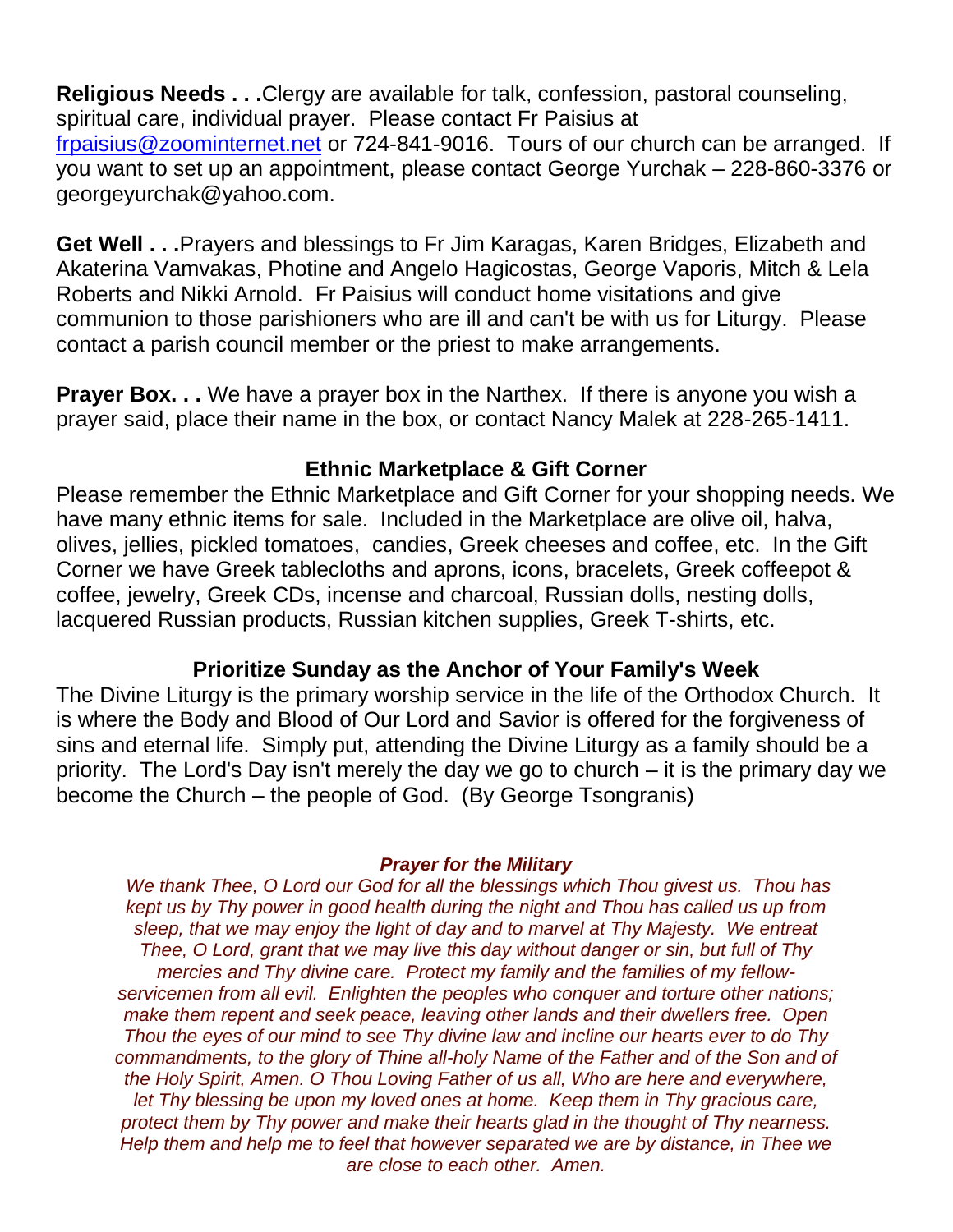Chaplain W. Basil Stroyen, USAF, wrote to Metropolitan Leonty during the Korean War, asking him for a prayer which would be appropriate for use the servicemen under his care. This prayer was sent to him. He had copies made for distribution and for pasting in the Divine Liturgy book, which was used at Services. It was recited by the congregation following the Services and used by many of the servicemen in their daily lives. Just two years ago a copy was sent to him a serviceman, who had kept it in his wallet since 1955. (Source: The Orthodox Herald, May 2003)

#### **PLEASE REMEMBER TO SUBMIT YOUR PLEDGE FOR 2022**

Holy Trinity Greek Orthodox Church is grateful for every donation received throughout the year. Your generous support enables Holy Trinity to spread the teaching of Our Lord Jesus Christ, serve regular Divine Liturgies and Sacraments and provide spiritual nourishment to our faithful, their families and those in need. Your pledge of support is a sign of your heartfelt participation in the life of our parish family and it plays a vital role enabling us to meet our financial responsibilities.

We pray that everybody who attends Holy Trinity and cares for its financial security will make a pledge for 2022. If you haven't received a pledge form you can download it from www//holytrinitybiloxi.org website, under Stewardship or pick up a hard copy either at the candle counter or from any Parish Council member. We need to collect all pledge forms prior to January 9. Pledge forms will be available at church. Please take a few minutes to fill out the pledge from and submit it to Craig Henderson (Stewardship Chairman), George Yurchak (President, Parish Council), Donna Collins (VP Parish Council) or RodneyBridges (Treasurer, Parish Council).

# **HOLY TRINITY GREEK ORTHODOX CHURCH STEWARDS FOR 2021**

Thank you to everyone who has contributed to the 2021 Stewardship Program as of December 30, 2021. Holy Trinity has received pledges from 43 parishioners, totaling \$43,995 from the following: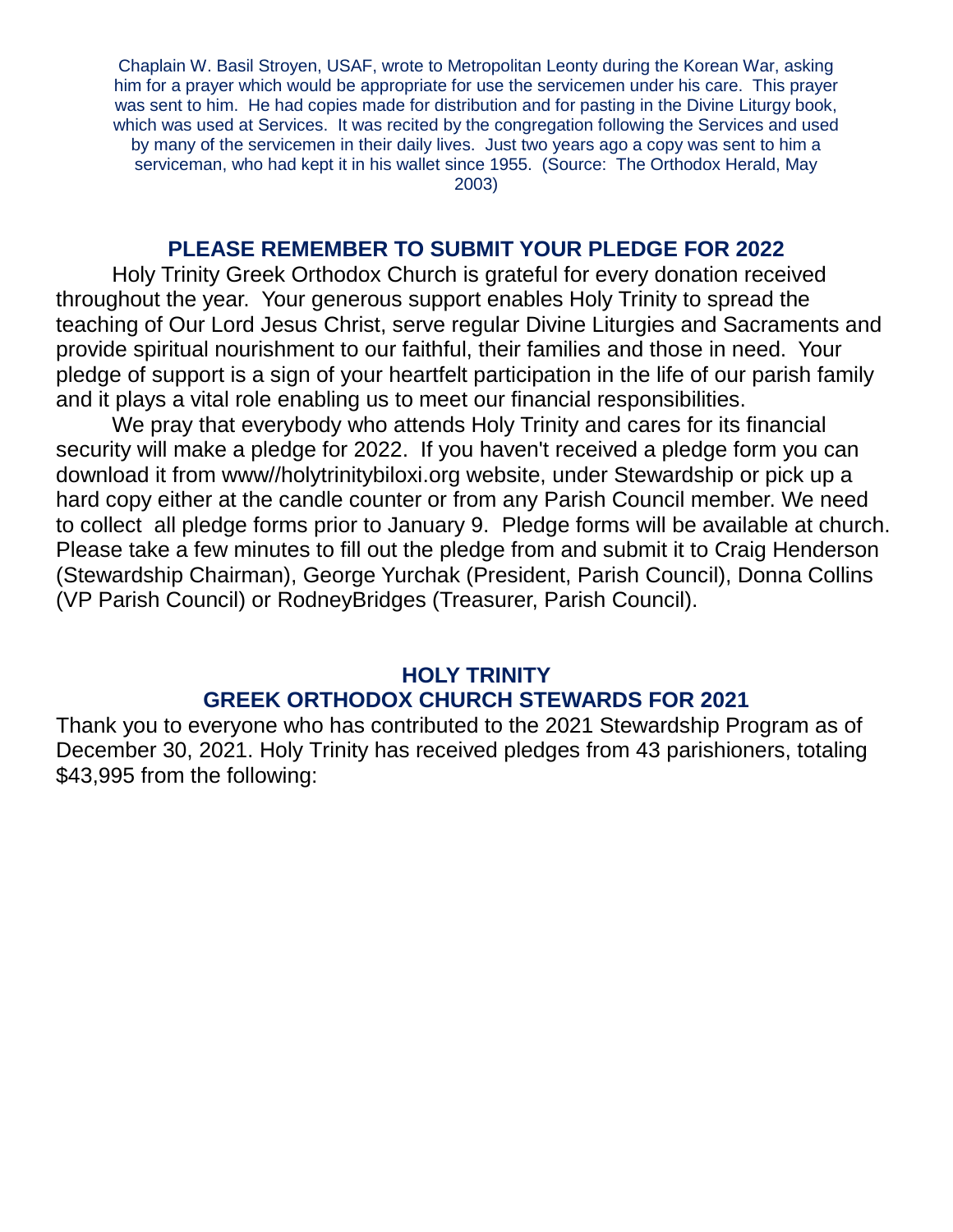Chrisanthi Beach Melissa & Caleb Bridges Rodney & Karen Bridges Robert Brouillette III John & Donna Collins Steve & CoCo Collins Nicoletta Conner George Contas John Demetrakopoulos Virginia Freeman Angelo & Photine Hagicostas

#### **Church Directory**

**Church Clergy** Rev. Fr.Paisius **Chanters** – Lead, Angelos Vamvakas, Melissa Bridges, Rodney Bridges, , CoCo Collins, Akaterina Vamvakas **2021 Parish Council** President – George Yurchak Vice President – Donna Collins Treasurer – Rodney Bridges Secretary – Craig Henderson Member at Large – Evie Magiros

**Librarian** Hugh Donohoe, Brandi Donohoe **Historian** Brandi Donohoe, Akaterina Vamvakas **Facilities** Chair – Craig Henderson, Cristian Ionescu **Education & Culture Committees** Chair – George Yurchak **Greek Culture** Chair – Maria Loukatos **Ukrainian Culture** Chair – Natalie Kirkby **Romanian Culture** Chair – Meri Ionescu **Moldovan Culture** Chair – Alexandru Tulburi **Russian Culture** Chair – George Yurchak **Kazakhstan Culture** Chair - Natalya Gray

- Craig & Karen Henderson Cristian & Meri Ionescu Katherine Kaleto Mihail Kastrinos John & Cornelia Koniditsiotis Irene Koskan Howard Lassalle George & Christina Loukatos Maria & Peter Loukatos Eva Magiros Stratos Mandas
- George & Janie Mavromahalis Louis & Linda Peters Melissa Schwartz Leah Summers Angelos & Elizabeth Vamvakas Katerina Vamvakas George Vaporis Eleni Vganges Spiro Vganges Kosta Vlahos George & Sheila Yurchak

Society of Wisdom – George Vaporis Strategic Planning – Chair, CoCo Collins Greek Dance Instruction – Steve & CoCo Collins Art Coordinator – Helena Docherty Church Tours – John Collins **Staff** Kiosk – George Yurchak Publications Editor – Sheila Hemenway-Yurchak Cleaning – Chrisanthi Beach, Fanoula Christidis, Melissa Schwartz, Mihail Kastrinos, & Akaterina Vamvakas, **Parish Ministries** Feed the Hungry – Melissa Bridges Ladies of the Agape Chair – Meri Ionescu Stewardship Chair – Craig Henderson Reader – Rodney Bridges, John Collins, CoCo Collins Sunday School – Akaterina Vamvakas Adult Education – Fr Paisius Outreach – George Yurchak, Akaterina Vamvakas Web Master – Steve Collins Pastoral Assistant – Craig Henderson, Caleb Bridges, Mihail Kastrinos, Jeffrey